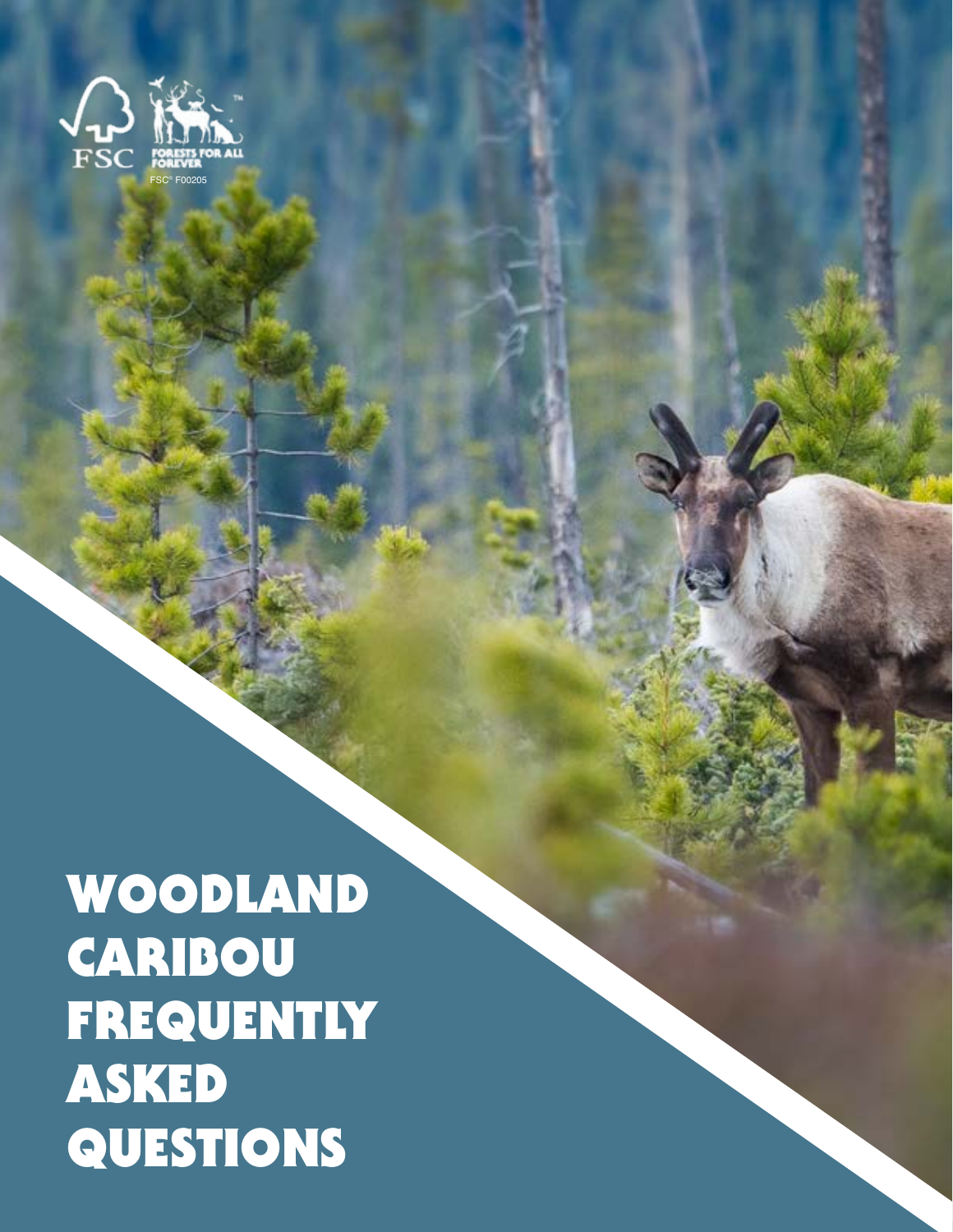

### **CONTENTS**

| What is the relationship between forest disturbance and caribou populations? 5 |  |
|--------------------------------------------------------------------------------|--|
|                                                                                |  |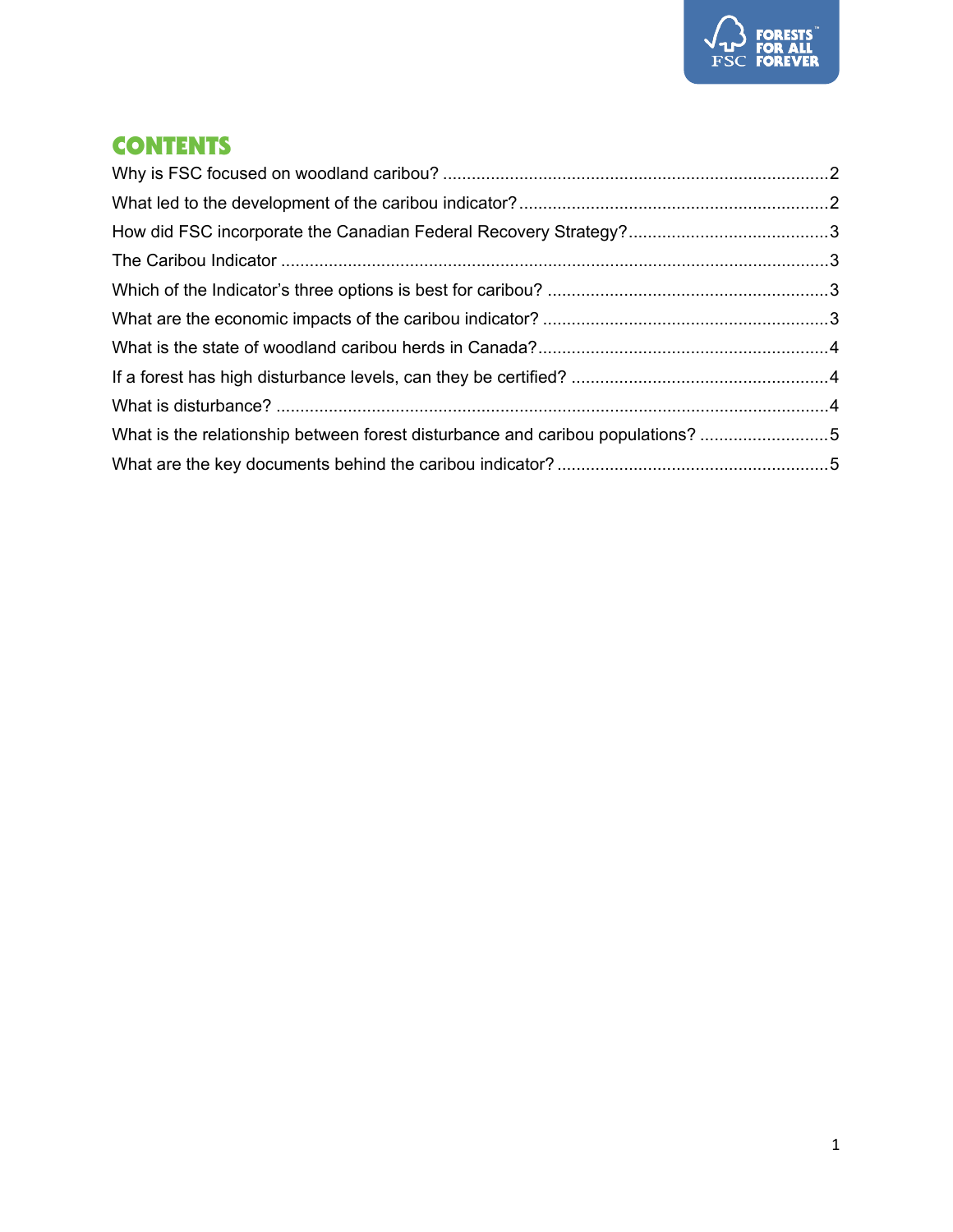

#### <span id="page-2-0"></span>[WHY IS FSC FOCUSED ON WOODLAND CARIBOU?](javascript:toggleElement()

All of Canada's caribou, from the woodland caribou in the boreal forest to the vast migratory herds of the tundra, belong to a single species – *Rangifer tarandus*. There is taxonomic and scientific distinction made between mountain and boreal caribou. Mountain caribou are found in mountainous parts of western Canada, and boreal woodland caribou can be found throughout northern boreal forests. Forest management occurs in the areas occupied by both of these ecotypes and so it is appropriate that both are addressed in FSC Canada's Forest Management Standard.

Boreal woodland caribou are designated as 'Threatened' by the Committee on the Status of Endangered Wildlife in Canada (COSEWIC). Although woodland caribou are widespread in the boreal forest, populations have decreased across much of their range. Scientific research has shown that a strong negative relationship exists between the extent of landscape disturbance and the health of caribou populations. Forest management and other anthropogenic disturbances can affect caribou habitat and create conditions for increased predation and other detrimental impacts that threaten caribou populations' sustainability. Managing forests more effectively will be a key in ensuring that caribou do not become further imperilled, allowing them to recover.

Relationships between habitat and caribou productivity have only been developed for boreal woodland caribou, and not for mountain caribou, therefore, the caribou indicator only applies to boreal woodland caribou.

Mountain caribou, a separate ecotype from boreal caribou, are also very susceptible to landscape disturbance. Although the proposed caribou indicator in the new National Standard applies only to boreal caribou, several of the standard's indicators that related to landscape management also address issues of concern to mountain caribou.

## <span id="page-2-1"></span>WHAT LED TO THE DEVELOPMENT OF THE CARIBOU INDICATOR?

In 2010, FSC Canada convened a science panel to carry out a review of the National Boreal Standard and how effective it was at addressing boreal woodland caribou conservation issues. The report, produced by the panel (Dzus et al., 2010), made a number of recommendations for strengthening the Standard.

Upon reviewing the recommendations, a Technical Expert Panel was assembled in 2013 to develop indicators for caribou. The development of the caribou indicator involved informational webinars, public consultation and testing of the indicator. The final version of the indicator provides three pathways to conformance which are attuned to different circumstances on the landscape and provide different management scenarios for forest managers. All three options are designed to improve caribou habitat within comparable periods of time and are based on recognition of the relationships between habitat quality and caribou population health.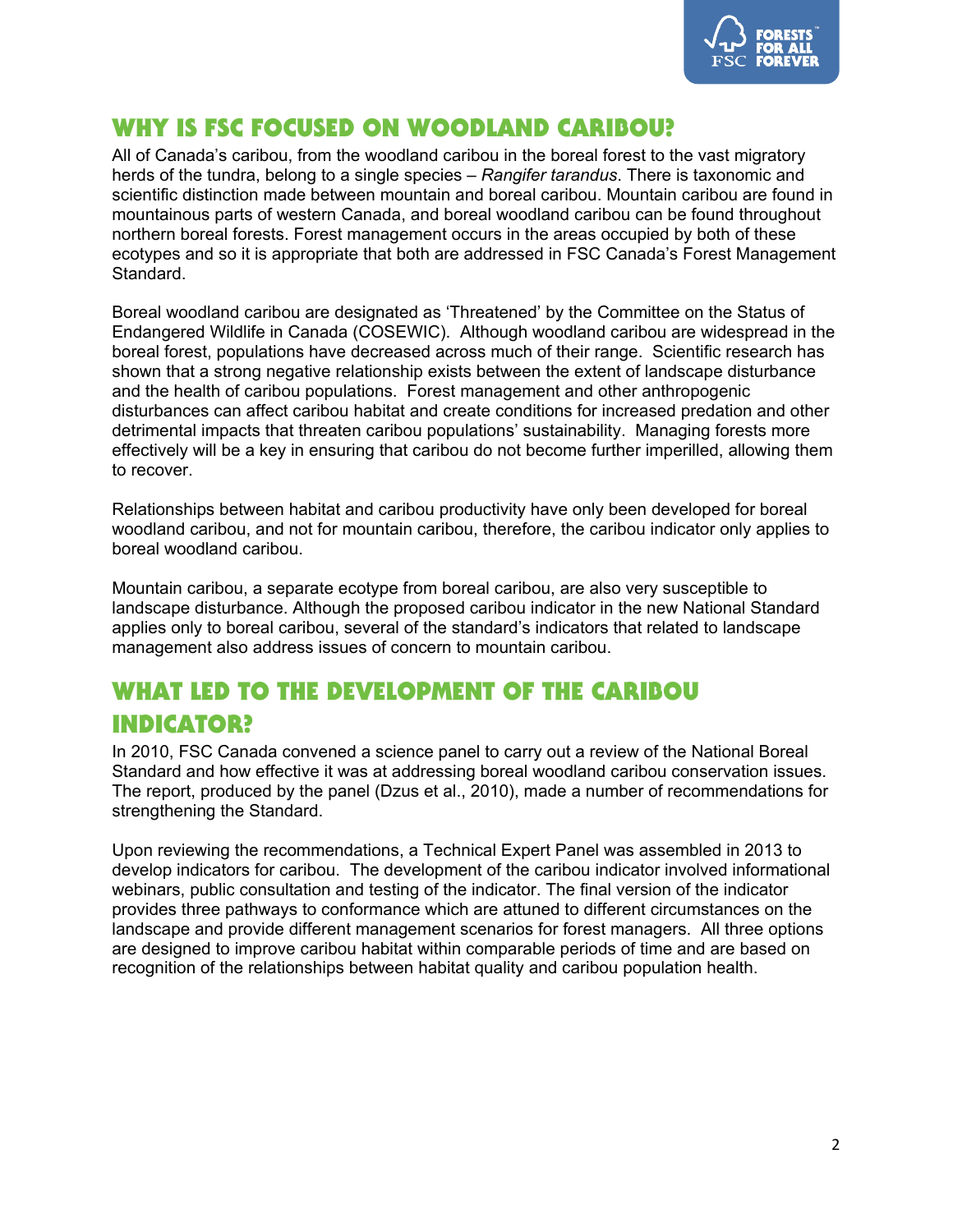

# <span id="page-3-0"></span>[HOW DID FSC INCORPORATE THE CANADIAN FEDERAL](javascript:toggleElement()  [RECOVERY STRATEGY?](javascript:toggleElement()

FSC Canada recognizes the Federal Recovery Strategy for boreal woodland caribou as a key document that reflects important science in the relationship between the state of habitat and caribou populations. The concept of 'critical habitat', as presented in the recovery strategy, is fostered in all three of the options in the caribou indicator. Further, Environment and Climate Change Canada's Range Plan Guidance document, which is based on implementation of relationships and concepts identified in the Federal Recovery Strategy is also explicitly embraced in all three options of the caribou indicator.

#### <span id="page-3-1"></span>THE CARIBOU INDICATOR

There are three ways caribou habitat management needs can be addressed:

**OPTION A**: Through implementation of Environment and Climate Change Canada's Range Plan Guidance, which is based on the Federal Recovery Strategy;

**OPTION B:** Through a cautious risk-management approach that prescribes stringent requirements based on the condition of habitat and status of the local population; and

**OPTION C:** Through an approach that fosters stakeholder consultation, incorporation of Indigenous People's knowledge and expert input, while adhering to the basic tenets of Environment and Climate Change Canada's Range Plan Guidance.

[To learn more about FSC Canada's requirements for managing caribou go to Criteria 6.4, the](https://ca.fsc.org/en-ca/standards/forest-management-standards)  [criteria that addresses all species at risk, including caribou. Indicator 6.4.5 applies to woodland](https://ca.fsc.org/en-ca/standards/forest-management-standards)  [caribou only. Refer to Annex G for information regarding mountain caribou.](https://ca.fsc.org/en-ca/standards/forest-management-standards)

# <span id="page-3-2"></span>WHICH OF THE INDICATOR'S THREE OPTIONS IS BEST FOR CARIBOU?

All three of the indicators will result in progressive caribou habitat management when appropriately implemented. Each of the options is designed to address the need to ensure that forest management is conducted in a manner that will not degrade the conditions of forests which are presently in a sustainable condition for caribou or improve caribou habitat where conditions are poor. The choice of which option to pursue may depend on factors such as whether a range plan exists, the current state of caribou habitat on the forest, the company's capacity to implement new developments in peer-reviewed science, and their desire and capacity to implement consultative approaches.

## <span id="page-3-3"></span>[WHAT ARE THE ECONOMIC IMPACTS OF THE CARIBOU](javascript:toggleElement()  [INDICATOR?](javascript:toggleElement()

The caribou indicator was designed with explicit input from FSC's economic chamber (along with the environmental, social, and Aboriginal chambers), which most strongly represents certified forest management companies. The chamber's concerns were factored into the design of the indicator in several ways, for example by requiring an evaluation of socio-economic impacts in the consultative option (Approach 3) as described above and by providing three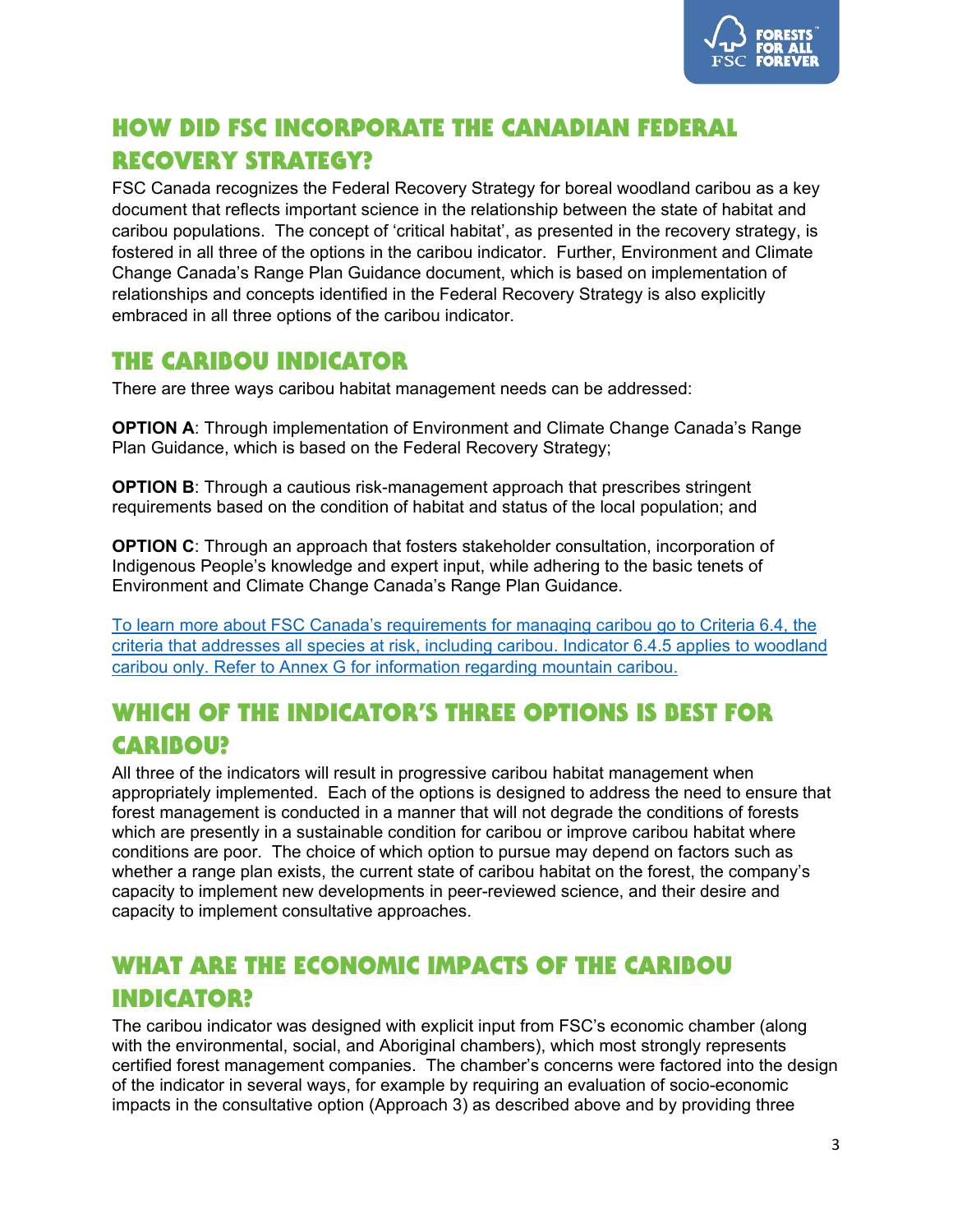

options to achieve conformance. A Forest Management company can select the approach which best suits their particular circumstances, blending the condition of the forests they are managing, and their socio-economic conditions with the necessity of caribou habitat management.

# <span id="page-4-0"></span>WHAT IS THE STATE OF WOODLAND CARIBOU HERDS IN CANADA?

Canada's Federal Recovery Strategy identifies 51 distinct boreal woodland caribou ranges in Canada, covering almost 2.5 million square kilometers, ranging from Labrador to the Northwest Territories. However, caribou are very sparsely distributed through this broad area, and most people who live in caribou range have never seen a caribou. Scientists estimate that populations in most ranges (26 of 51) are not self-sustaining – that is, populations in these ranges will not persist given their current habitat conditions. In 10 of the 51 ranges, populations are on the cusp between self-sustaining and not self-sustaining, and in only 15 ranges are populations likely to be self-sustaining.

### <span id="page-4-1"></span>IF A FOREST HAS HIGH DISTURBANCE LEVELS, CAN THEY BE CERTIFIED?

Caribou habitat conditions vary across forest management units (FMUs) and caribou ranges. The disturbed area of caribou range in some FMUs remains low enough to be able to sustain a caribou population. Some FMUs however, are significantly disturbed, and this threatens the long-term survival of caribou that live there. FSC Canada's caribou indicator was designed to consider a variety of habitat circumstances and forest conditions, focusing on the efforts needed to return habitat to a sustainable condition. Excluding forest managers who are willing to undertake measures to rehabilitate caribou habitat on their forests from the possibility of certification is not in the best interest of caribou and could contribute to the ongoing degradation of caribou habitat.

The indicator's requirements to improve habitat conditions, including restoring habitat and changing forest practice will be the greatest on highly disturbed forests. For these forests a higher level of effort will be needed.

#### <span id="page-4-2"></span>WHAT IS DISTURBANCE?

A forest's disturbance is a key variable in determining the quality of caribou habitat. Environment and Climate Change Canada (ECCC)'s Range Plan Guidance for Woodland Caribou established that 65% undisturbed habitat in a range is required to be maintained as a minimal level to sustain a population. ECCC defines disturbed habitat as: "h*abitat showing: i) anthropogenic disturbance visible on Landsat at a scale of 1:50,000, including habitat within a 500 m buffer of the anthropogenic disturbance; and/or ii) fire disturbance in the last 40 years, as identified in data from each provincial and territorial jurisdiction (without buffer)*". This definition recognizes that disturbance can be caused by humans (anthropogenic) and can occur from natural causes (fire). Anthropogenic disturbance includes impacts from forest management, roads, oil and gas development, hydro corridors and towns, and other disturbances as seen from satellite imagery.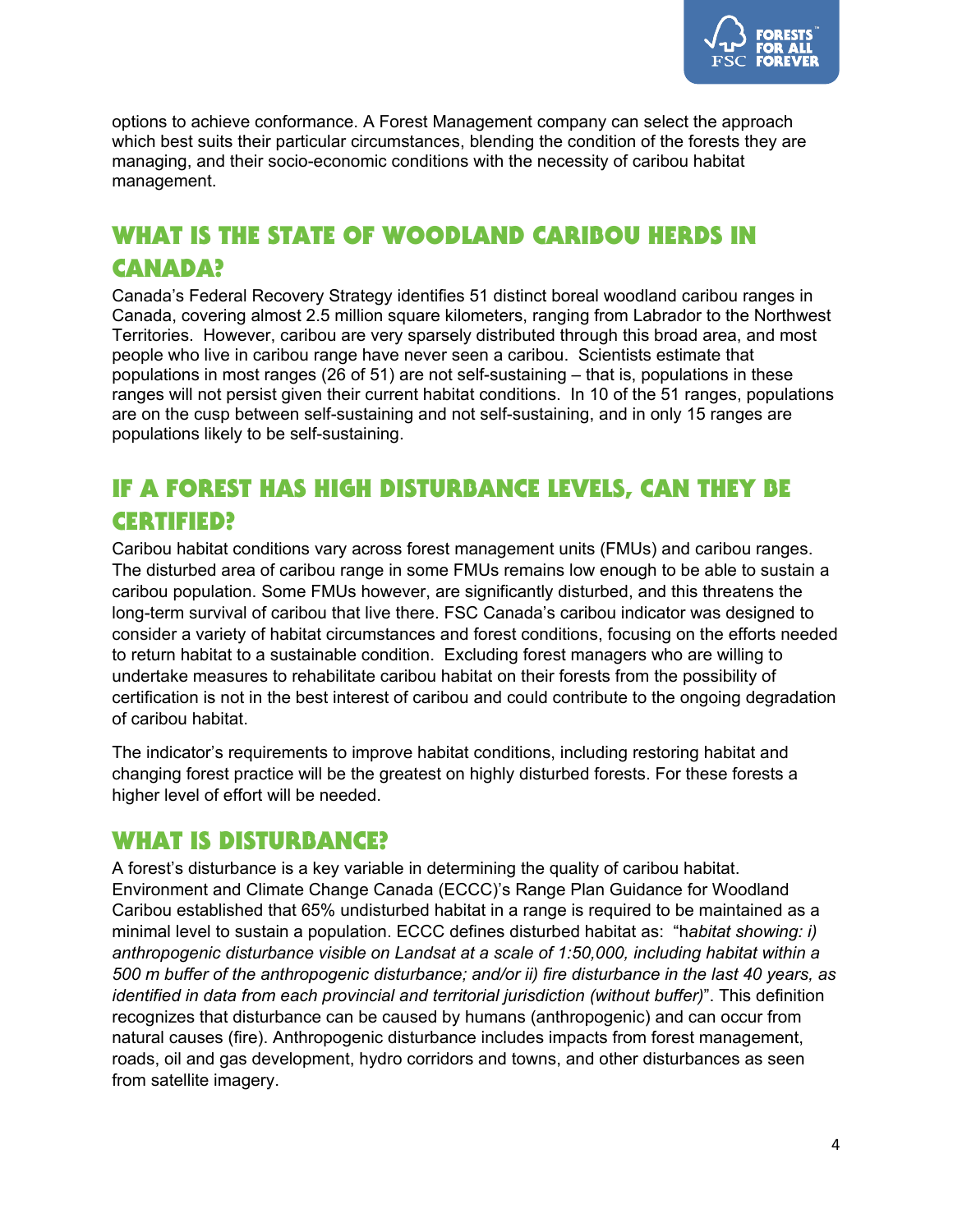

## <span id="page-5-0"></span>WHAT IS THE RELATIONSHIP BETWEEN FOREST DISTURBANCE AND CARIBOU POPULATIONS?

There is a strong negative relationship between forest disturbance and caribou recruitment as shown in the figure below. Simply put – science collected by ECCC shows that caribou populations are less healthy, the more their habitat is disturbed. Understanding this relationship was established by analyzing data from 24 caribou ranges across Canada. The graph below shows that higher levels of disturbance result in lower levels of recruitment. The relationship is statistically significant with anthropogenic disturbance, like forest practice and roads, representing the main influence.



Relationship between disturbance and recruitment based on 24 caribou ranges across Canada. From ECCC 2011 Scientific Assessment to Inform the Identification of Critical Habitat for Woodland Caribou, Boreal Population, in Canada.

#### <span id="page-5-1"></span>WHAT ARE THE KEY DOCUMENTS BEHIND THE CARIBOU INDICATOR?

Documents produced by Environment Canada (EC), which became Environment and Climate Change Canada (ECCC) in 2015, have played a significant role in shaping the caribou indicator.

Although the documents are official products of EC or ECCC, they are based on scientific analyses and the knowledge and input of experts from the federal government, provincial governments, academic institutions, the forest industry and non-government organizations.

The 2016 Range Plan Guidance document is most obviously represented in the caribou indicator, as it lays out how caribou range plans should take into account critical requirements such as managing the 65% undisturbed habitat and critical habitat protection. Option B of the caribou indicator is also influenced by the Range Plan Guidance as the option uses habitat disturbance benchmarks and management strategies that are cited in it.